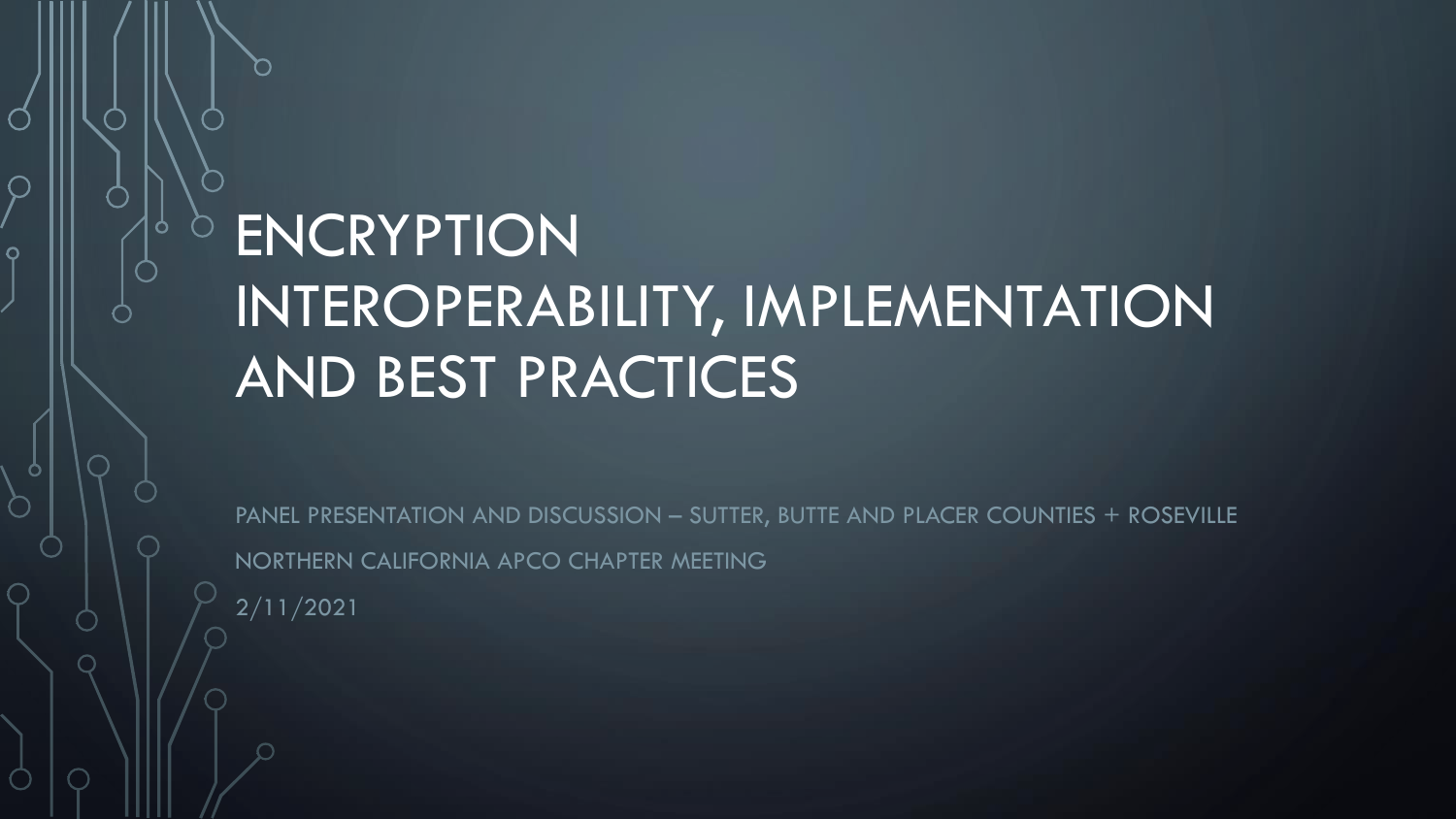#### AGENDA

- What is Encryption and Why Use It?
- Essential Components
- Best Practices
- Why is Planning So Important?
- Interoperability Planning Examples
- Next Steps
- Resources
- Panel Discussion, Q&A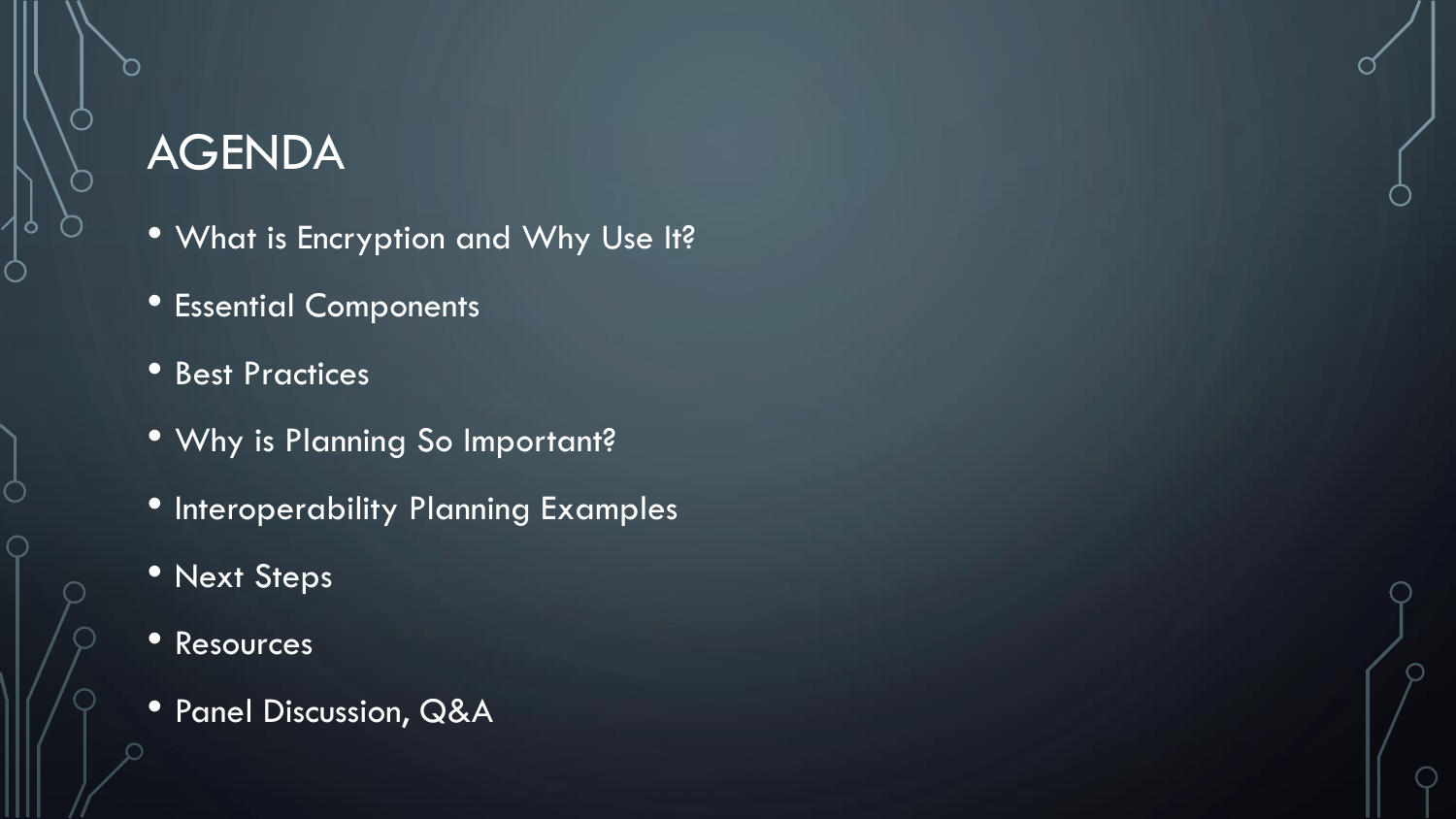#### WHAT IS ENCRYPTION AND WHY USE IT?

- Encryption is a way to secure comms between only radios using the same key
- Encrypted transmissions can only be decrypted by radios that are capable of, provisioned, AND programmed to do so
- Different algorithms (i.e. ADP, DES, AES) and key bit sizes (i.e. 40, 128, 256)
	- Federal standard  $=$  AES 256-bit
- FBI and CalDOJ require radio transmission of CJI and PII to be encrypted
- Ensures protection of sensitive data as defined in FBI and CLETS policies, practices and procedures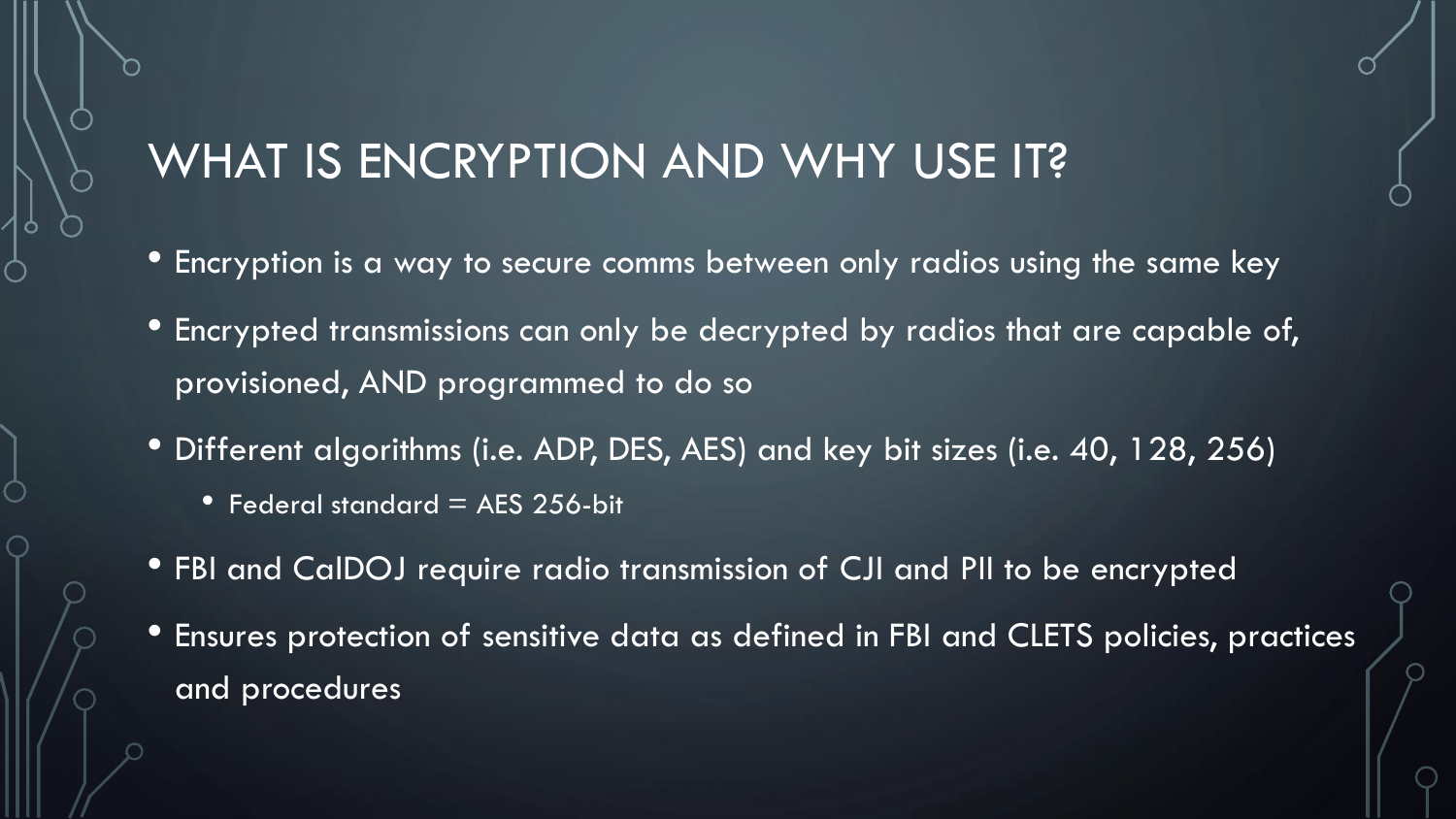#### ESSENTIAL COMPONENTS

- Required: P25 Digital provisioned infrastructure, control stations, dispatch consoles, logging recorder, subscribers and key variable loader (KVL)
- <u>Optional</u>: key management facility (KMF), over the air rekeying (OTAR)
- Traffic Encryption Key (**TEK**): the unique key used to encrypt/decrypt traffic
- Key ID (**KID**): provides a unique address to identify a **TEK**
- Common Key Reference (**CKR**): a 'slot' the radio uses to reference what key to send when the radio transmits (aka Storage Location Number (SLN))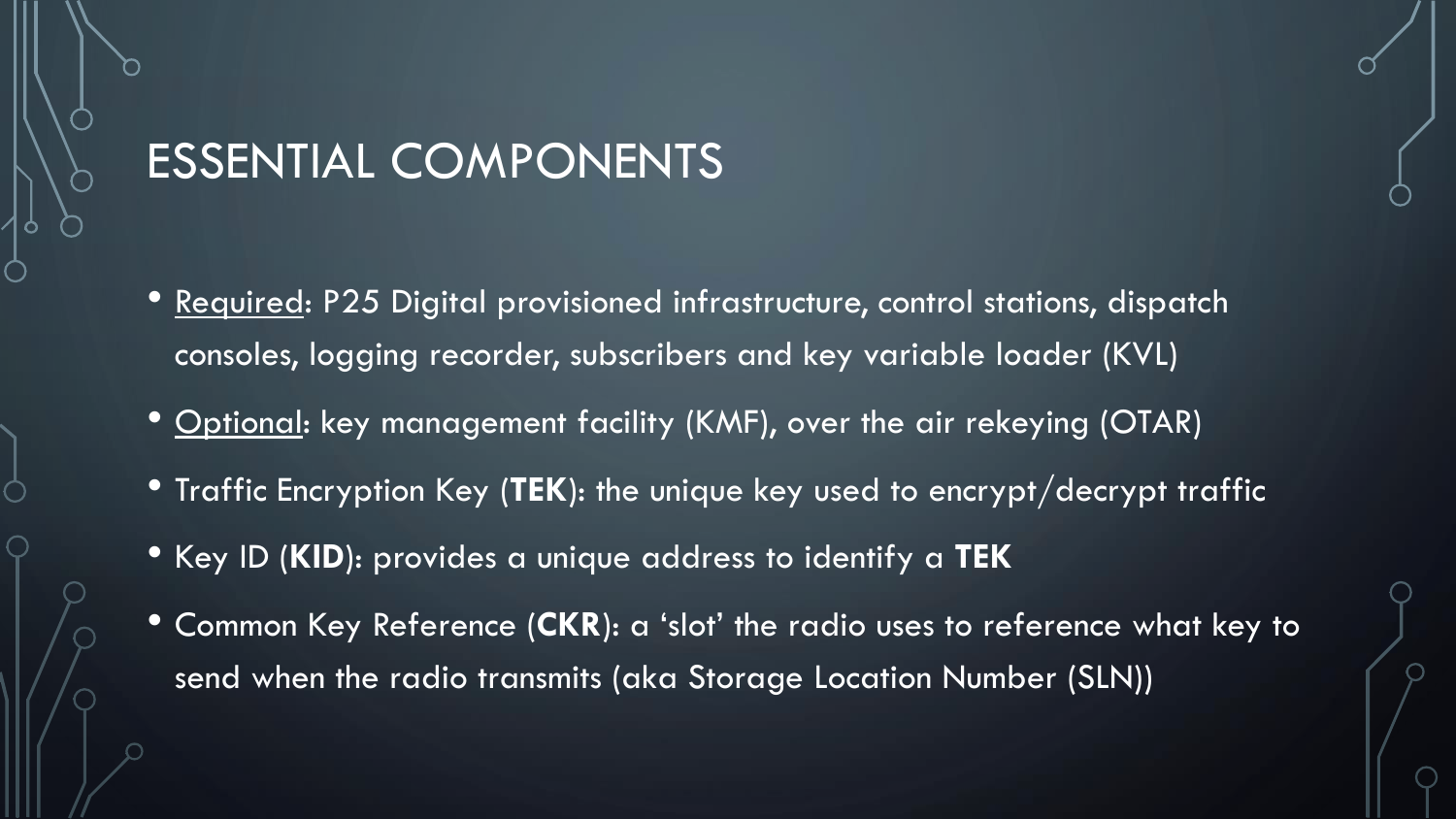#### BEST PRACTICES

- Effective planning, regional cooperation and a basic understanding of how essential components are coordinated leads to a successful encryption program
- Education and training agency (ops & tech) and vendors
- Communications planning spend time up front to avoid interop issues later
- Standards-based encryption AES-256 (Advanced Encryption Standard, 256 bits)
- KID and CKR assignment plan assignments minimize operational conflicts
- Subscriber radio programming operational objectives determine parameters
	- Common key available for general interop purposes (i.e. Omaha)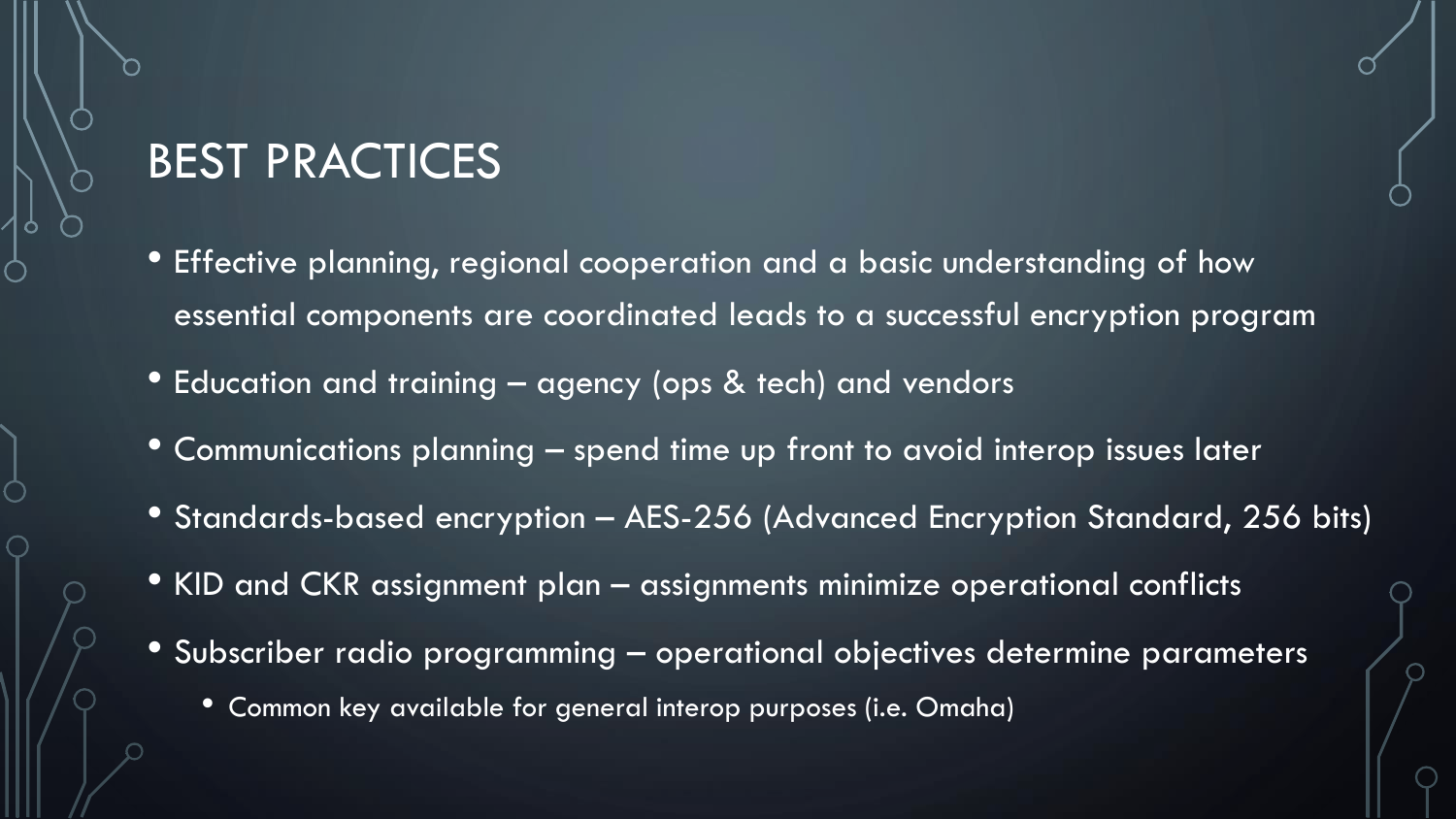#### BEST PRACTICES, CONTINUED

- Exercise and testing  $-$  essential to successful operations, refine ICS 217/205
- Key management organization a regional/state clearinghouse is essential to mitigate operational conflicts
	- Be mindful of federal CKR/KID reservations and aware of default CKR/KID assignments
- Key generation and distribution what agencies are responsible for creating and providing encryption keys
- Outreach collaborate to ensure effective regional/state implementation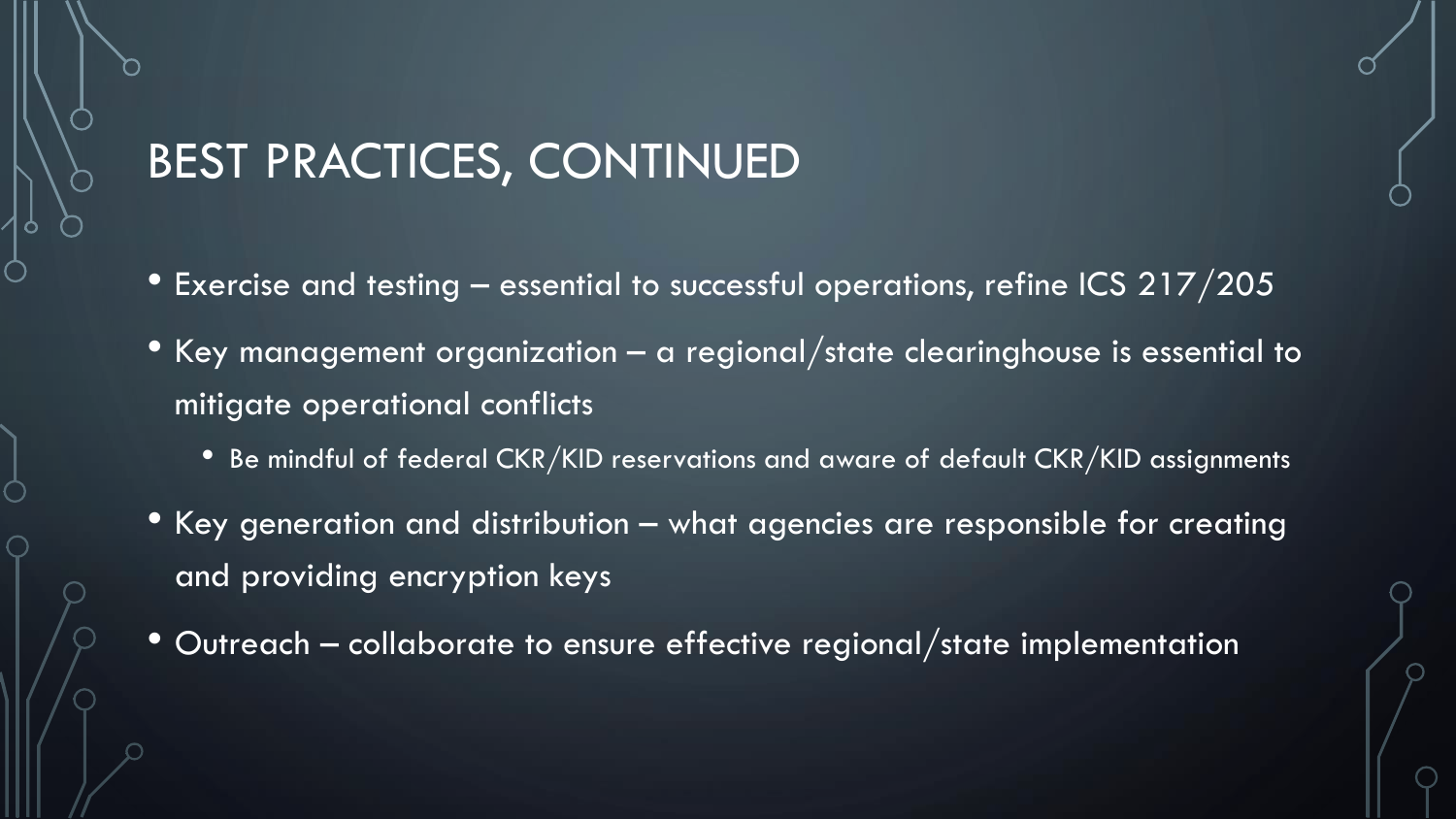## WHY IS PLANNING SO IMPORTANT?

- Lack of encryption coordination can gravely impact agencies' ability to interoperate on an encrypted channel
- Can take years and lots of money to undo and/or fill gaps
- What agencies are currently programmed in your radios? Do they have plans to begin or increase use of encryption that could hamper interoperability?
- What are you willing to share with other agencies?
- **Examples** 
	-
	-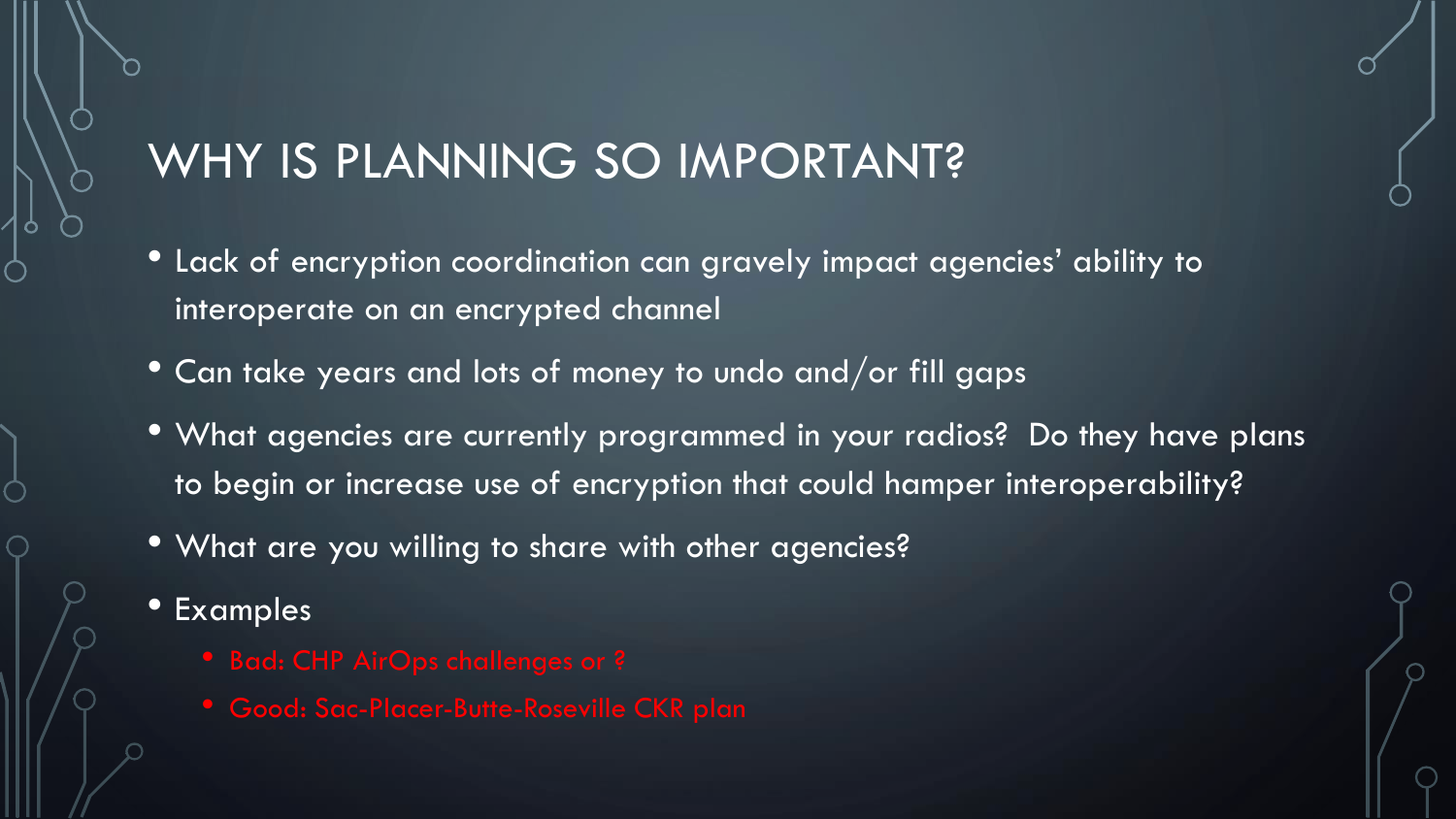# CKR PLANNING EXAMPLE – HIGH LEVEL

| <b>Jurisdiction</b>       | <b>CKR Range</b> |  |  |  |
|---------------------------|------------------|--|--|--|
|                           |                  |  |  |  |
| City of Roseville         | 1100 - 1199      |  |  |  |
| <b>Placer County</b>      | 1500 - 1599      |  |  |  |
| Sac Co/SRRCS              | 2000 - 2199      |  |  |  |
| Sac Sheriff               | 2200 - 2299      |  |  |  |
| City of Sacramento        | 2500 - 2599      |  |  |  |
| <b>Butte County BRICS</b> | 2800 - 2899      |  |  |  |
|                           |                  |  |  |  |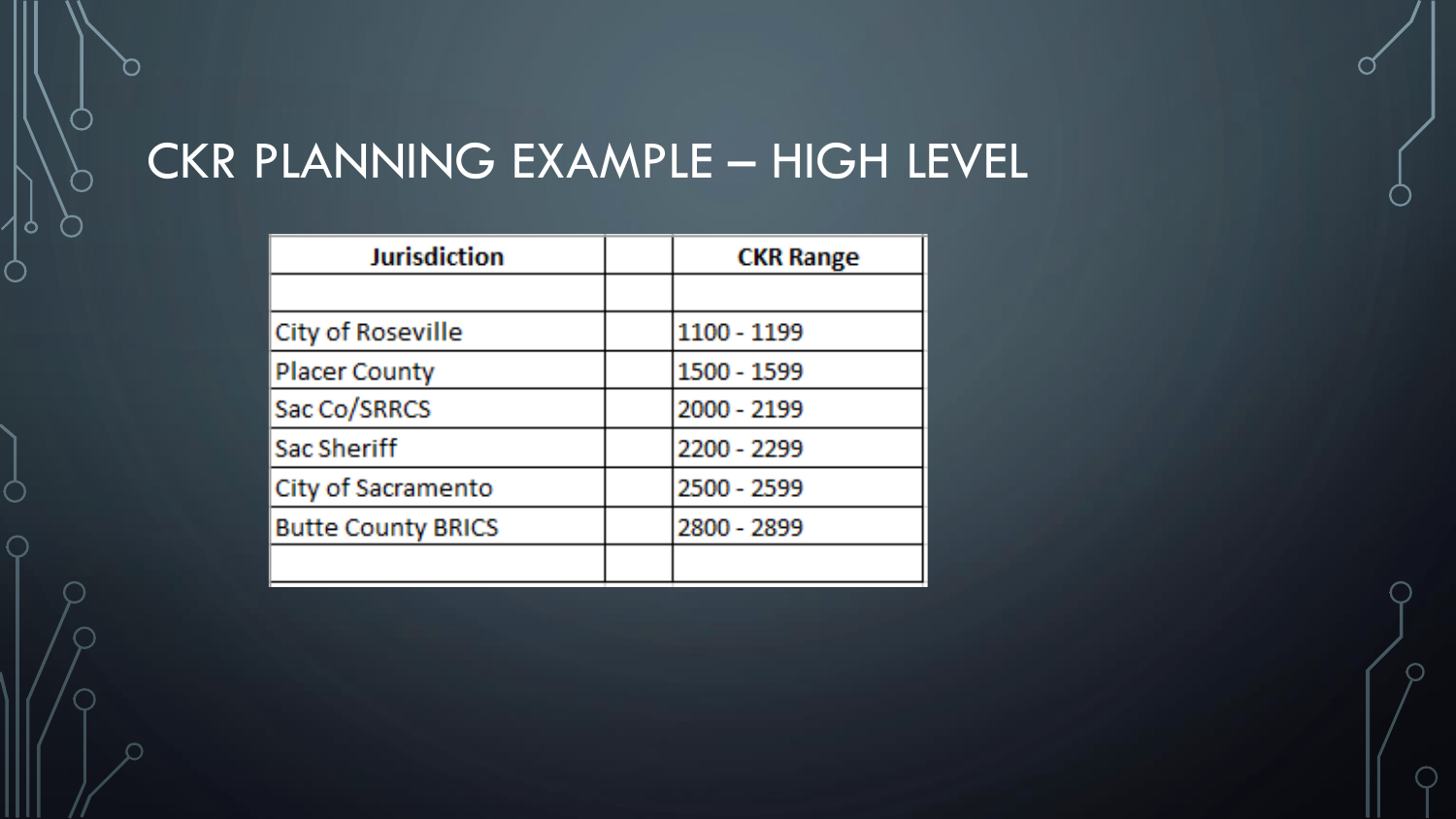# CKR/KID PLANNING EXAMPLE - DETAILED

| Group | Low          | High | <b>HEX Low</b>   |             |                   | HEX High   A-Key ID Low   A-Key ID High A Key ID Range B-Key ID Low   B-Key ID High B Key ID Range User |               |                   |                               |                            |                                 |
|-------|--------------|------|------------------|-------------|-------------------|---------------------------------------------------------------------------------------------------------|---------------|-------------------|-------------------------------|----------------------------|---------------------------------|
| 1.    | $\mathbf{1}$ | 99   | 0001             | 0063        | A001              | A063                                                                                                    | 40961 - 41059 | <b>B001</b>       | <b>B063</b>                   | 45057 - 45155 Federal      |                                 |
| 2     | 100          | 199  | 0064             | 00C7        | A064              | A0C7                                                                                                    | 41060 - 41159 | <b>B064</b>       | <b>BOC7</b>                   | 45156 - 45255 Federal      |                                 |
| з     | 200          | 299  | <b>00C8</b>      | 012B        | A0C8              | A12B                                                                                                    | 41160 - 41259 | <b>BOC8</b>       | <b>B12B</b>                   | 45256 - 45355 Federal      |                                 |
| 4     | 300          | 399  | 012C             | 018F        | A12C              | A18F                                                                                                    | 41260 - 41359 | <b>B12C</b>       | <b>B18F</b>                   | 45356 - 45455 Federal      |                                 |
| 5     | 400          | 499  | 0190             | 01F3        | A190              | A1F3                                                                                                    | 41360 - 41459 | <b>B190</b>       | <b>B1F3</b>                   | 45456 - 45555              |                                 |
| 6     | 500          | 599  | 01F4             | 0257        | A1F4              | A257                                                                                                    | 41460 - 41559 | <b>B1F4</b>       | <b>B257</b>                   | 45556 - 45655              |                                 |
| 7     | 600          | 699  | 0258             | 02BB        | A258              | A <sub>2</sub> BB                                                                                       | 41560 - 41659 | <b>B258</b>       | B <sub>2</sub> B <sub>B</sub> | 45656 - 45755 Federal      |                                 |
| 8     | 700          | 799  | 02BC             | 031F        | A <sub>2</sub> BC | A31F                                                                                                    | 41660 - 41759 | B <sub>2</sub> BC | <b>B31F</b>                   | 45756 - 45855 Federal      |                                 |
| 9     | 800          | 899  | 0320             | 0383        | A320              | A383                                                                                                    | 41760 - 41859 | <b>B320</b>       | <b>B383</b>                   | 45856 - 45955 Federal      |                                 |
| 10    | 900          | 999  | 0384             | 03E7        | A384              | A3E7                                                                                                    | 41860 - 41959 | <b>B384</b>       | <b>B3E7</b>                   | 45956 - 46055              |                                 |
| 11    | 1000         | 1099 | 03E8             | 044B        | A3E8              | A44B                                                                                                    | 41960 - 42059 | <b>B3E8</b>       | <b>B44B</b>                   | 46056 - 46155              |                                 |
| 12    | 1100         | 1199 | 044C             | 04AF        | A44C              | A4AF                                                                                                    | 42060 - 42159 | <b>B44C</b>       | B4AF                          |                            | 46156 - 46255 City of Roseville |
| 13    | 1200         | 1299 | 04B <sub>0</sub> | 0513        | A4B0              | A513                                                                                                    | 42160 - 42259 | <b>B4B0</b>       | <b>B513</b>                   | 46256 - 46355              |                                 |
| 14    | 1300         | 1399 | 0514             | 0577        | A514              | A577                                                                                                    | 42260 - 42359 | <b>B514</b>       | <b>B577</b>                   | 46356 - 46455              |                                 |
| 15    | 1400         | 1499 | 0578             | 05DB        | A578              | A5DB                                                                                                    | 42360 - 42459 | <b>B578</b>       | B5DB                          | 46456 - 46555              |                                 |
| 16    | 1500         | 1599 | 05DC             | 063F        | A5DC              | A63F                                                                                                    | 42460 - 42559 | B <sub>5</sub> DC | <b>B63F</b>                   |                            | 46556 - 46655 Placer County     |
| 17    | 1600         | 1699 | 0640             | 06A3        | A640              | A6A3                                                                                                    | 42560 - 42659 | <b>B640</b>       | <b>B6A3</b>                   | 46656 - 46755              |                                 |
| 18    | 1700         | 1799 | 06A4             | 0707        | A6A4              | A707                                                                                                    | 42660 - 42759 | <b>B6A4</b>       | <b>B707</b>                   | 46756 - 46855              |                                 |
| 19    | 1800         | 1899 | 0708             | 076B        | A708              | A76B                                                                                                    | 42760 - 42859 | <b>B708</b>       | <b>B76B</b>                   | 46856 - 46955              |                                 |
| 20    | 1900         | 1999 | 076C             | 07CF        | A76C              | A7CF                                                                                                    | 42860 - 42959 | <b>B76C</b>       | B7CF                          | 46956 - 47055              |                                 |
| 21    | 2000         | 2099 | 07D0             | 0833        | <b>A7D0</b>       | A833                                                                                                    | 42960 - 43059 | <b>B7D0</b>       | <b>B833</b>                   | 47056 - 47155 Sac Co/SRRCS |                                 |
| 22    | 2100         | 2199 | 0834             | 0897        | A834              | A897                                                                                                    | 43060 - 43159 | <b>B834</b>       | <b>B897</b>                   |                            | 47156 - 47255 Sac Co/SRRCS      |
| 23    | 2200         | 2299 | 0898             | 08FB        | A898              | A8FB                                                                                                    | 43160 - 43259 | <b>B898</b>       | B8FB                          | 47256 - 47355 Sac Sheriff  |                                 |
| 24    | 2300         | 2399 | 08FC             | 095F        | A8FC              | A95F                                                                                                    | 43260 - 43359 | B8FC              | <b>B95F</b>                   | 47356 - 47455              |                                 |
| 25    | 2400         | 2499 | 0960             | 09C3        | A960              | A9C3                                                                                                    | 43360 - 43459 | <b>B960</b>       | <b>B9C3</b>                   | 47456 - 47555              |                                 |
| 26    | 2500         | 2599 | 09C4             | 0A27        | A9C4              | <b>AA27</b>                                                                                             | 43460 - 43559 | <b>B9C4</b>       | <b>BA27</b>                   | 47556 - 47655 Sac City     |                                 |
| 27    | 2600         | 2699 | 0A28             | 0A8B        | <b>AA28</b>       | AA8B                                                                                                    | 43560 - 43659 | <b>BA28</b>       | BA8B                          | 47656 - 47755              |                                 |
| 28    | 2700         | 2799 | 0A8C             | <b>OAEF</b> | AA8C              | <b>AAEF</b>                                                                                             | 43660 - 43759 | BA8C              | <b>BAEF</b>                   | 47756 - 47855              |                                 |
| 29    | 2800         | 2899 | 0AF0             | 0B53        | AAF0              | AB53                                                                                                    | 43760 - 43859 | <b>BAFO</b>       | <b>BB53</b>                   |                            | 47856 - 47955 Butte Co BRICS    |
| 30    | 2900         | 2999 | 0B54             | 0BB7        | AB54              | ABB7                                                                                                    | 43860 - 43959 | <b>BB54</b>       | BBB7                          | 47956 - 48055              |                                 |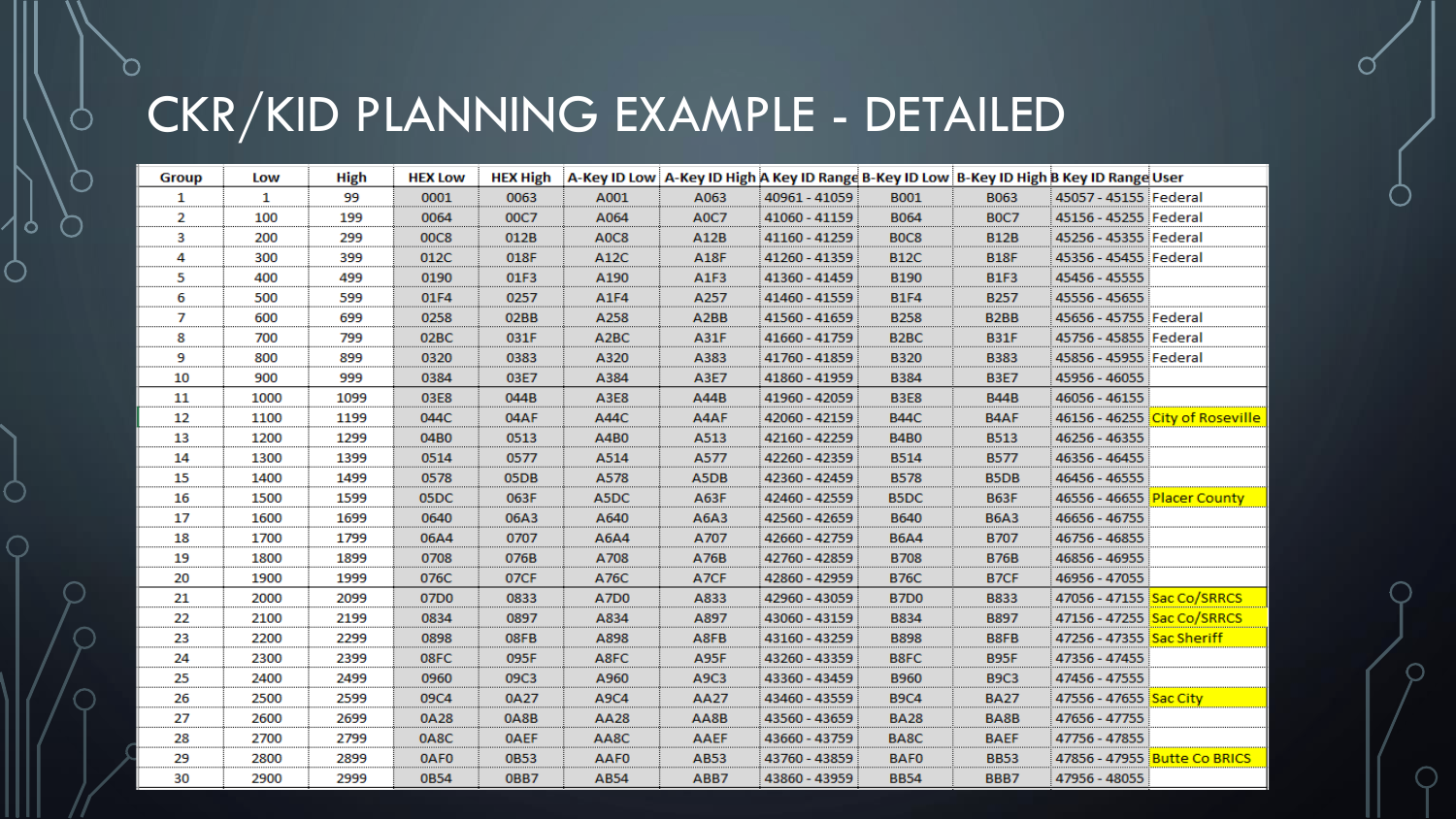## NEXT STEPS

• Take inventory of current encryption provisioning and capabilities

- Components: subscribers, consoles, infrastructure
- Single vs. multi-key
- Algorithm: proprietary (i.e. ADP, RC4) vs. AES-256
- If already using encryption, what are the CKR and KID assignments
- Ensure DOJ CLETS and FBI compliance or ID workaround
- Operational goals  $\rightarrow$  technical objectives  $\rightarrow$  identify funding
- Follow best practices: educate, plan, organize, implement, exercise, outreach
- Participate in NorCal APCO, build relationships, attend RPC meetings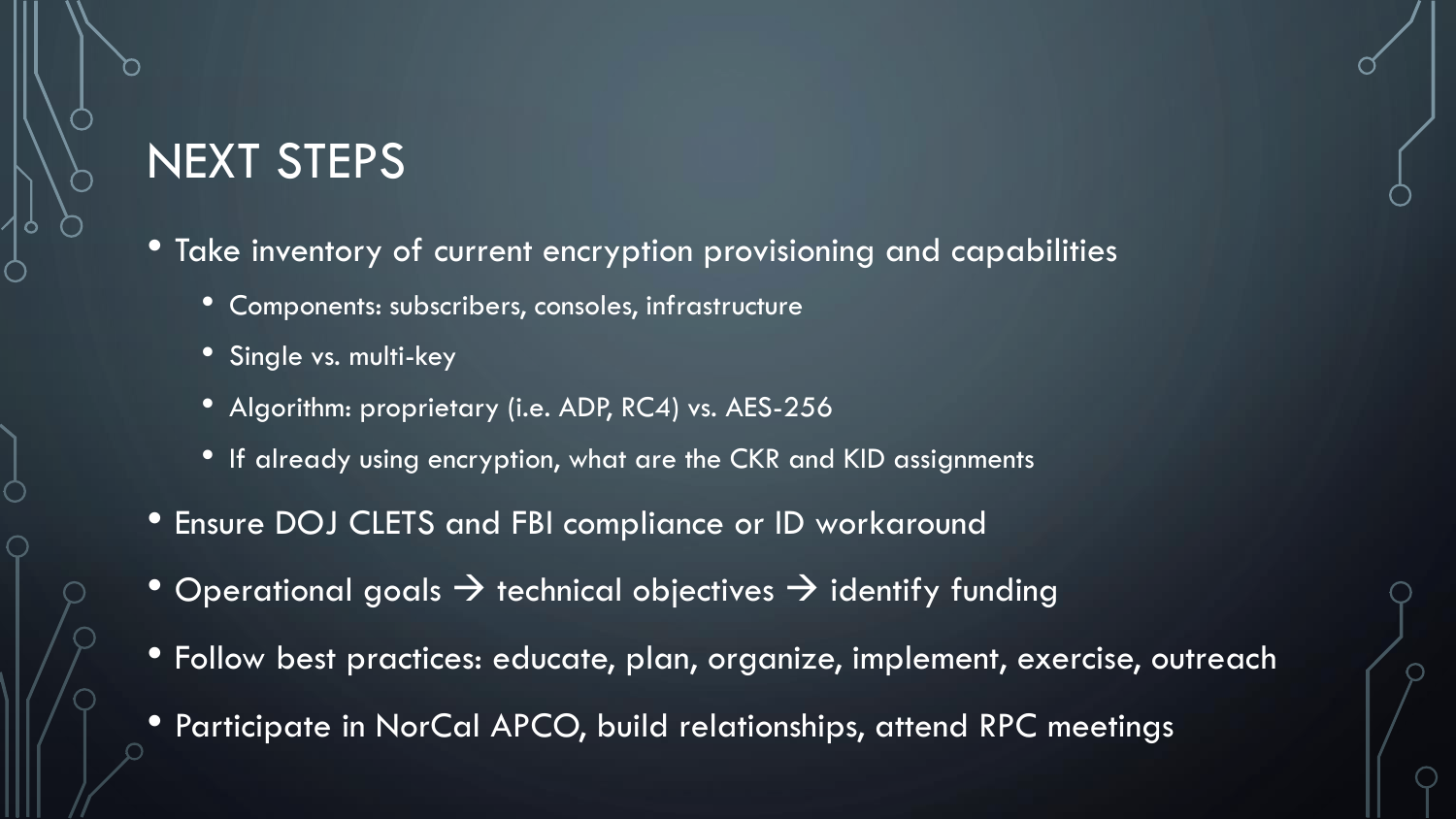## RESOURCES

• CalDOJ bulletin link:

[https://oag.ca.gov/sites/all/files/agweb/pdfs/info\\_bulletins/20-09-cjis.pdf](https://oag.ca.gov/sites/all/files/agweb/pdfs/info_bulletins/20-09-cjis.pdf)

- CalDOJ contact info:
	- Email the CLETS Administration Section @ [CAS@doj.ca.gov](mailto:CAS@doj.ca.gov) or call (916) 210-4240
- FBI CJIS Security Policy (i.e. 5.10.1.2 Encryption, page #64)

<https://www.fbi.gov/services/cjis/cjis-security-policy-resource-center>

- DHS Cyber & Infrastructure Security Agency Encryption best practices <https://www.cisa.gov/publication/encryption>
- NorCal APCO monthly chapter meetings ops and frequency coordination

[http://www.napco.org](http://www.napco.org/)